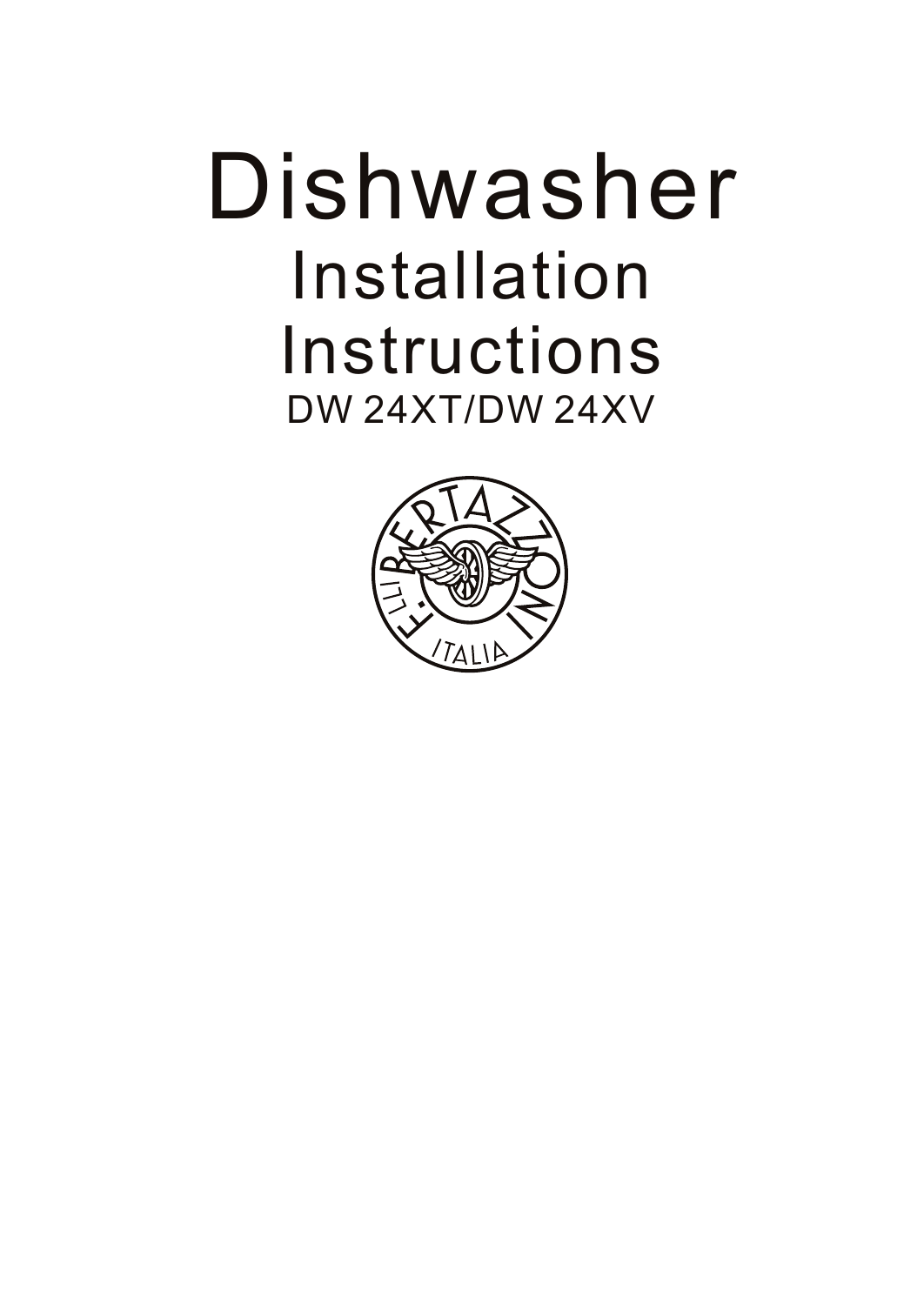# **Installation Instructions Dishwasher**



**BEFORE YOU BEGIN** Read these instructions completely and

#### **IMPORTANT** – Observe all governing codes and ordinances.

- **Note to Installer** Be sure to leave these instructions for the consumer's and local inspector's use.
- Note to Consumer Keep these instructions with your Owner's Manual for future reference.
- **Skill Level** Installation of this dishwasher requires basic mechanical and electrical skills. **Proper installation is the responsibility of the installer. Product failure due to improper installation is not covered under the Appliance Warranty.**
- Completion Time 1 to 3 Hours. New installations require more time than replacement installations.

# **IMPORTANT –** The dishwasher

MUST be installed to allow for future removal from the enclosure if service is required.

If you received a damaged dishwasher, you should immediately contact your dealer or builder.

# **FOR YOUR SAFETY**

**Read and observe all CAUTIONS and WARNINGS shown throughout these instructions. While performing installations described in this booklet, gloves, safety glasses or goggles should be worn.**



# **WARNING**

To reduce the risk of electrical shock, fire, or injury to persons, the installer must ensure that the dishwasher is completely enclosed at the time of installation.



### **READ CAREFULLY. KEEP THESE INSTRUCTIONS.**

If you have an installation problem, contact your dealer or installer. You are responsible for providing adequate electrical, exhausting and other connecting facilities.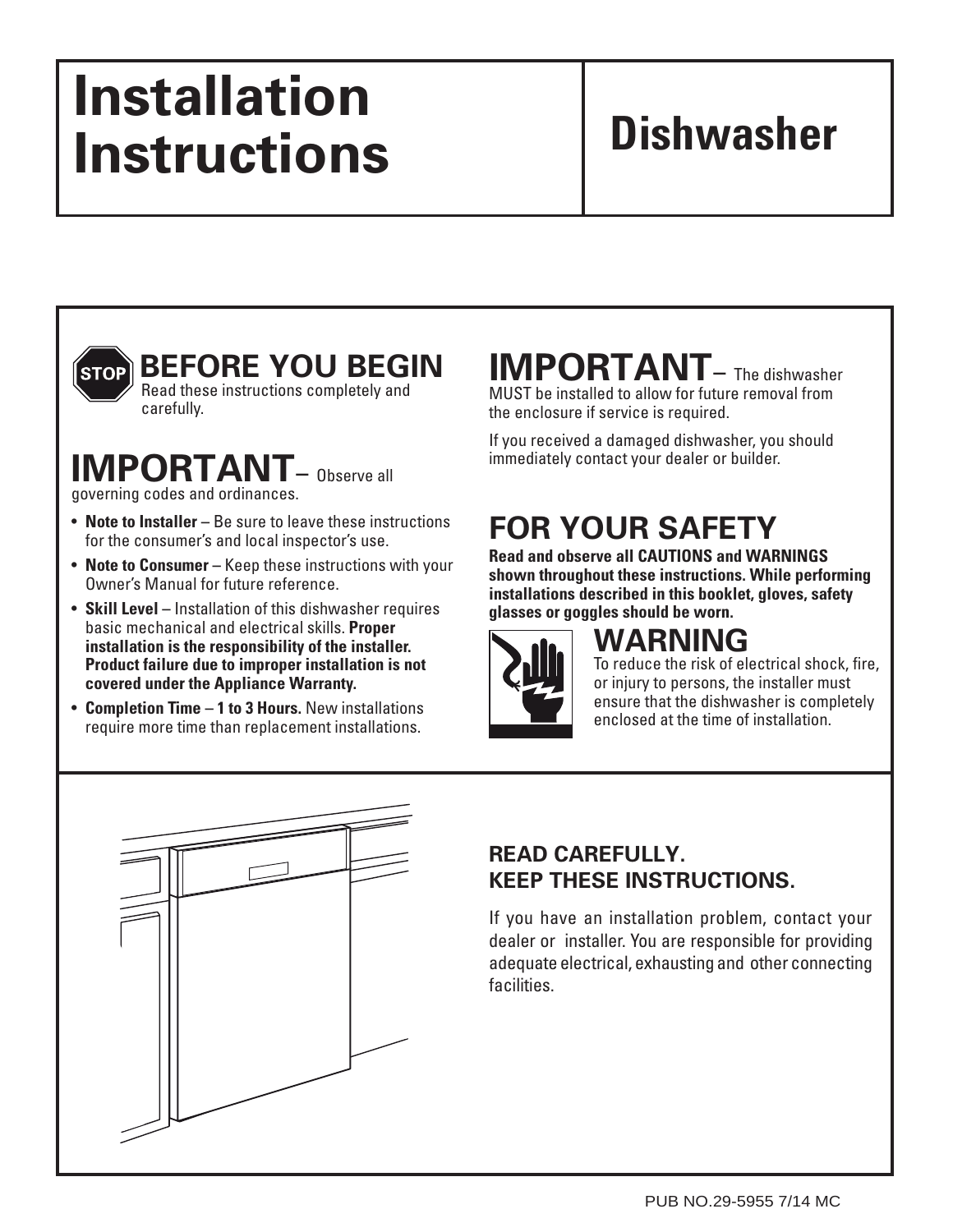# **Installation Preparation**

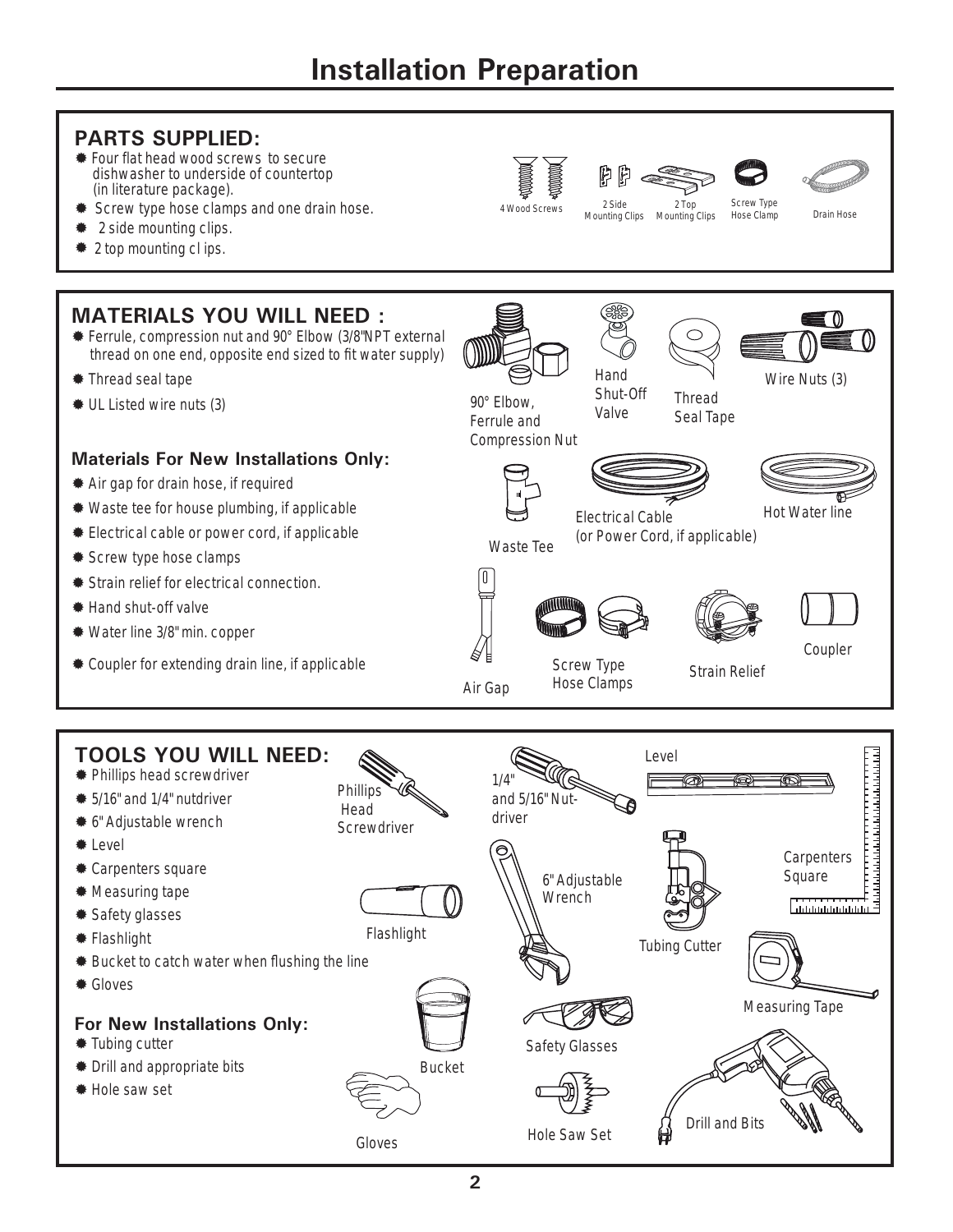

• The rough cabinet opening must be at least 24" deep. The opening should be 35" max. height.

- The dishwasher must be installed so that drain hose is no more than 10 feet in length for proper drainage.
- The dishwasher must be fully enclosed on the top, sides and back, and must not support any part of the enclosure.





#### **DRAIN REQUIREMENTS**

- Follow local codes and ordinances.
- Do not exceed 10 feet distance to drain.
- $\bullet$  Do not connect drain lines from other devices to the dishwasher drain hose.
- Dishwasher must be connected to waste line with an air gap (not supplied) or 32" minimum high drain loop, depending on local codes and ordinances to prevent back flow into the dishwasher.
- Air gap must be used if waste tee or disposer connection is less than 18" above the floor to prevent siphoning.

#### **DRAIN PREPARATION**

The type of drain installation depends on answers to the following questions:

- Do local codes or ordinances require an air gap?
- Will waste tee or disposer connection be less than 18" above the floor?
- Will installation have a drain loop less than 32" above floor?

If the answer to **ANY** of the 3 questions above is **YES, Method 1 MUST be used**. Otherwise either Method 1 or Method 2 may be used. Figure C or Figure D.



An air gap MUST BE USED if the drain hose is connected to waste tee or disposer lower than 18" above the floor.

Failure to provide the proper drain connection height with air gap or 32" minimum, high drain loop will result in improper draining of the dishwasher.

#### **Method 1 – Air Gap with Waste Tee or Disposer**





#### **Method 2 – High Drain with Waste Tee or Disposer** Provide a method to attach drain hose to underside of

countertop.





Install waste tee or disposer and air gap according to manufacturer's instructions.

#### **CABINET PREPARATION**

• Drill a 1-1/2" dia, hole in the cabinet wall within the shaded areas shown in Figure A for the drain hose connection. The hole should be smooth with no sharp edges.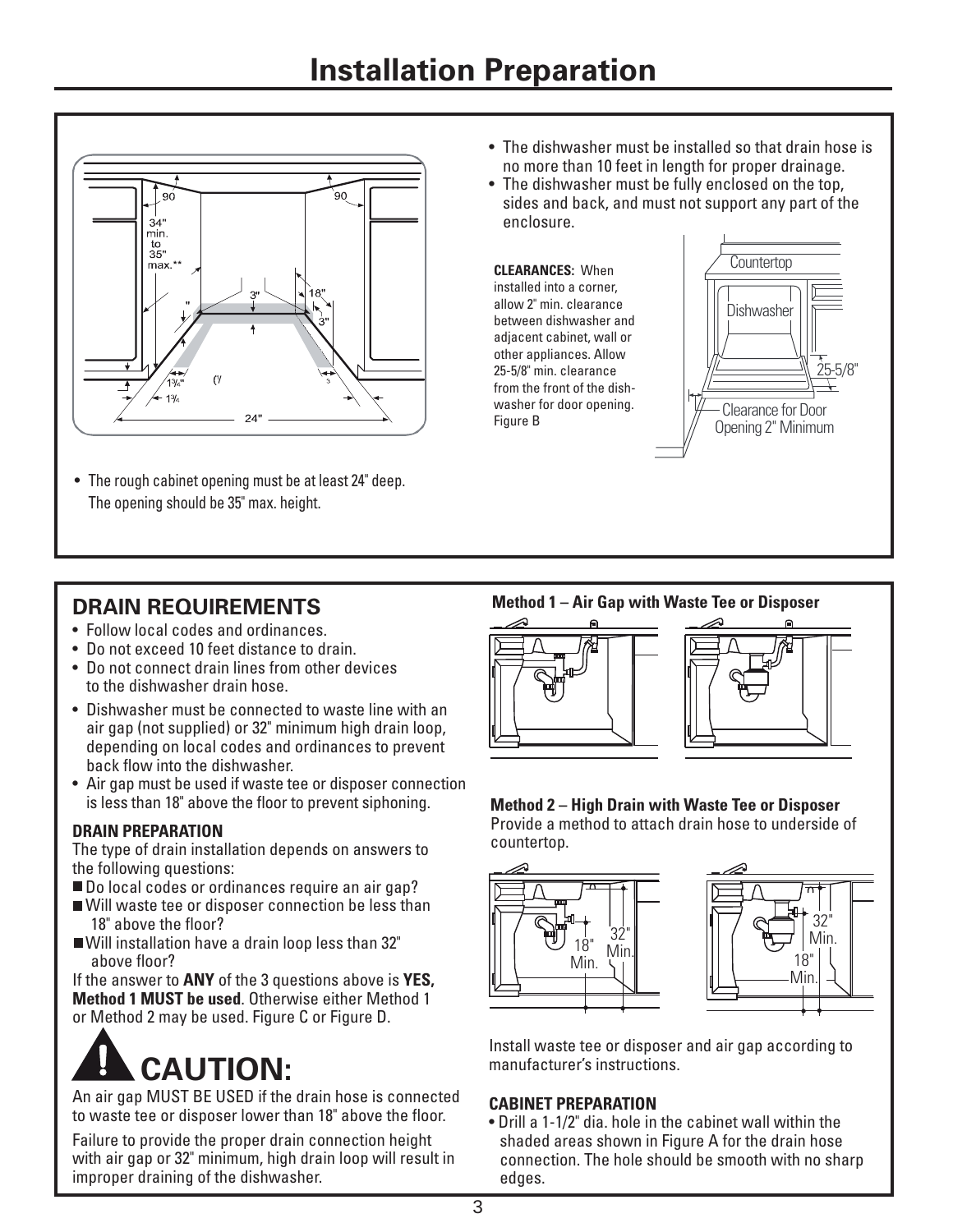### **PREPARE ELECTRICAL WIRING**



# **WARNING**

FOR PERSONAL SAFETY: Remove house fuse or open circuit breaker before beginning installation. Do not use an extension cord or adapter plug with this appliance.

#### **Electrical Requirements**

- This appliance must be supplied with 120V, 60 Hz., and connected to an individual properly grounded branch circuit, protected by a 15 or 20 ampere circuit breaker or time delay fuse.
- Wiring must be 2 wire with ground.
- If the electrical supply does not meet the above requirements, call a licensed electrician before proceeding.

#### **Grounding Instructions – Cable Direct**

This appliance must be connected to a grounded metal, permanent wiring system, or an equipment grounding conductor must be run with the circuit conductors and be connected to the equipment grounding terminal or lead on the appliance.

#### **Grounding Instructions – Power Cord Models**

This appliance must be grounded. In the event of a malfunction or breakdown, grounding will reduce the risk of electrical shock by providing a path of least resistance for electric current. The plug must be plugged into an appropriate outlet that is installed

and grounded in accordance with local codes and ordinances.



# **WARNING**

The improper connection of the equipment grounding conductor can result in a risk of electric shock. Check with a qualified electrician or service representative if you are in doubt that the appliance is properly grounded.



#### **Cabinet Preparation & Wire Routing**

- The wiring may enter the opening from either side, rear or the floor within the shaded area.
- Cut a 1-1/2" max. dia. hole to admit the electrical cable. The hole must be free of sharp edges. If the cabinet wall is metal, the hole edge must be covered with a bushing.
- Cable direct connections may pass through the same hole as the drain hose and hot water line, if convenient. If cabinet wall is metal, the hole edge must be covered with a bushing. NOTE: Power cords with plug must pass through a separate hole.

#### **Electrical Connection to Dishwasher**

Electrical connection is on the right front of dishwasher.

- For cable direct connections the cable must be routed as shown in Figure E. Cable must extend a minimum of 24" from the rear wall.
- For power cord connections, install a 3-prong grounding type receptacle. The power-supply receptacle for the appliance shall be installed in a cabinet or on a wall adjacent to the undercounter space in which the appliance is to be installed.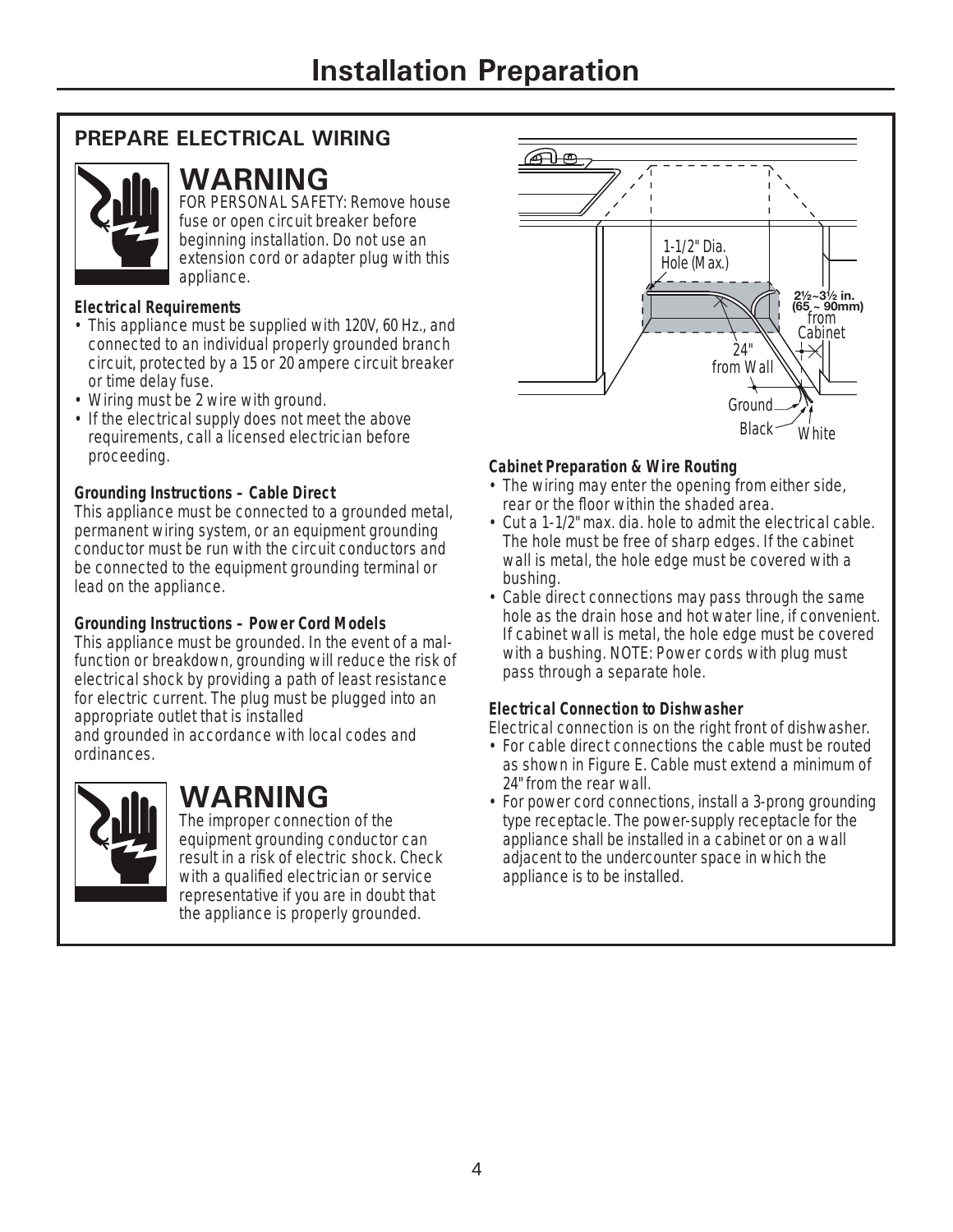#### **PREPARE HOT WATER LINE**

- The line may enter from either side, rear or floor within the shaded area shown in Figure F.
- The line may pass through the same hole as the electrical cable and drain hose. Or, cut an additional 1-1/2" dia. hole to accommodate the water line. If power cord with plug is used, water line must not pass through power cord hole.





#### **Water Line Connection**

- Turn off the water supply.
- Install a hand shut-off valve in an accessible location, such as under the sink. (Optional, but strongly recommended and may be required by local codes.)
- Water connection is on the left side of the dishwasher. Install the hot water inlet line, using no less than 3/8" O.D. copper tubing. Route the line as shown in Figure F and extend forward at least 18" from rear wall.
- Adjust water heater for 120°F to 150°F temperature.
- Flush water line to clean out debris.
- The hot water supply line pressure must be 20-120 PSI.

# **CAUTION:**

Opening the door will cause the dishwasher to tip forward. **Do not open the door until you are ready** 

**to install the dishwasher.** If it is necessary to open the door, hold the top of the dishwasher securely with one hand and hold the door with the other hand.





# **STOP** Locate and set aside the package containing

Locate and set aside the package containing 2 Phillips head countertop mounting screws and 2 additional toekick screws (located in the literature package).

# **STEP 1 CHECK DOOR BALANCE**

To check the door balance, hold the top of the dishwasher firmly.



- Open the door slowly, if the door drops when released, increase spring tension. If the door closes when released, decrease tension.
- Adjust both door springs to the same tension.
- Continue moving the spring pin until door is balanced.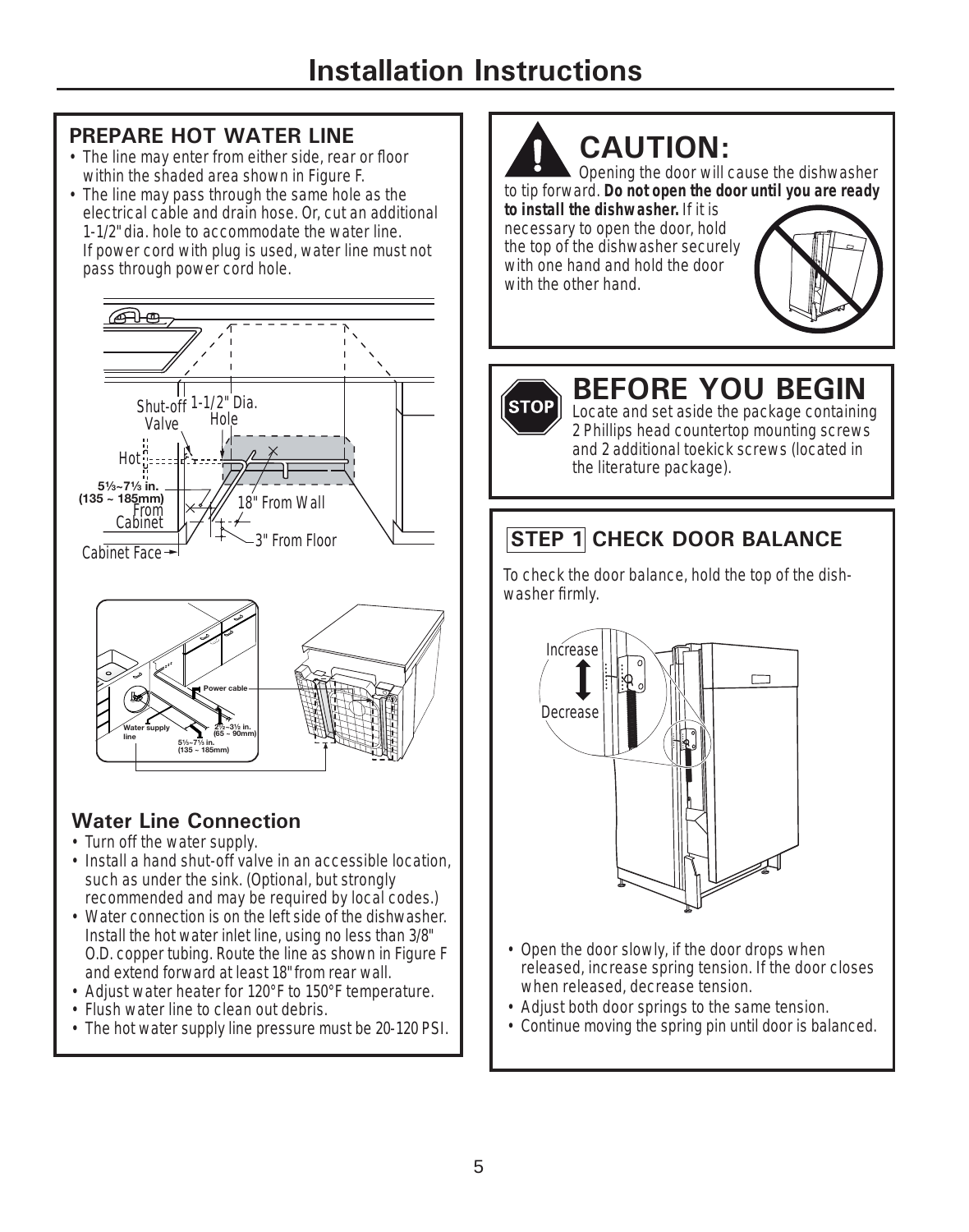#### **STEP 2 ADJUST LEVELING LEGS**

• Move the dishwasher close to the installation location and lay it on its back.



• Measure installation height and dishwasher height. Extend leveling legs out from the dishwasher base. 1/4" less than installation height.

### **STEP 3 REMOVE TOEKICK**

 $\bullet$  Remove the 2 toekick screws. Lift off the 1 piece toekick.



### **STEP 4 INSTALL POWER CORD**

**Skip this step if dishwasher will be direct wired.** Use power cord kit WX09X70910 available for purchase fro an authorized parts dealer. The power cord and connections must comply with local codes and ordinances.

• Recommended power cord length is 54" min. and  $64"$  max.



- to dishwasher white, black (or smooth) to black and ground to dishwasher green wire. Use cUL/UL listed wire nuts of appropriate size.
- Replace junction box cover. Be sure wires are not pinched under the cover.

# **STEP 5 INSTALL 90° ELBOW**

- Wrap 90° elbow with thread seal tape. **Do not use plumber's putty.**
- $\bullet$  Install a 90 $^{\circ}$  elbow onto the water valve.



- Do not over tighten 90° elbow, water valve bracket could bend or water valve fitting could break.
- Position the end of the elbow to face the bottom right of the dishwasher.

6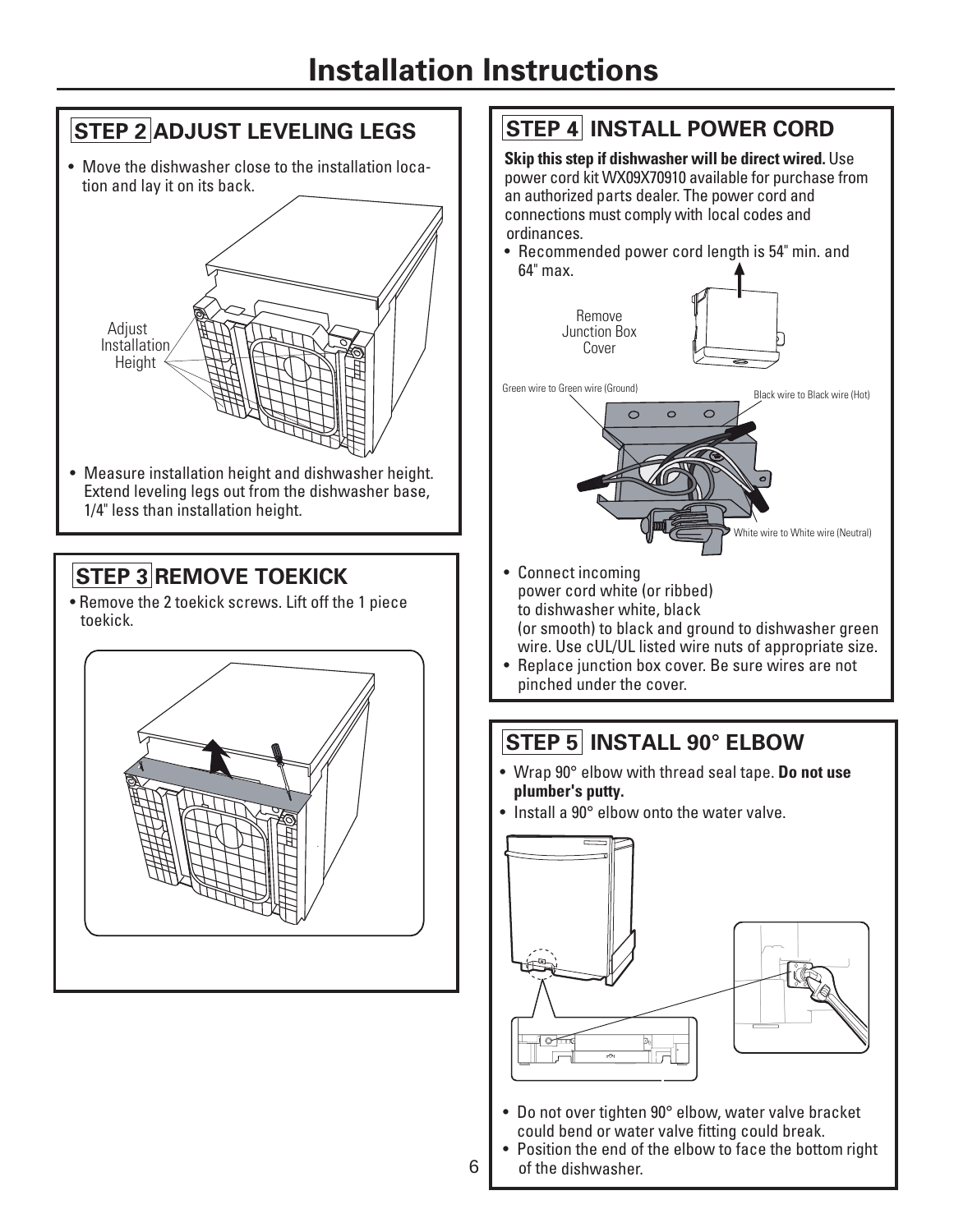# **STEP 6 INSTALL DRAIN HOSE**

- Install the screw type hose clamps to the drain hose.
- hose, then tighten the screw type hose hose. • Install the drain hose to the drain hose installation



#### **STEP 7 INSERT DRAIN HOSE THROUGH CABINET**

• Upright the dishwasher and position in front of the opening. Insert drain hose into cabinet wall hole. If a power cord is used, guide the end through a separate hole.



#### **STEP 8 SLIDE DISHWASHER PARTIALLY INTO CABINET**

**DO NOT PUSH AGAINST FRONT PANEL WITH KNEES. DAMAGE WILL OCCUR.**

• Slide dishwasher into the opening a few inches at a time.



- As you proceed, pull the drain hose through the opening under the sink. Stop pushing when the dishwasher is a few inches forward of adjacent cabinetry.
- Make sure drain hose is not kinked under the dishwasher and there is no interference with the water line and wiring or any other component.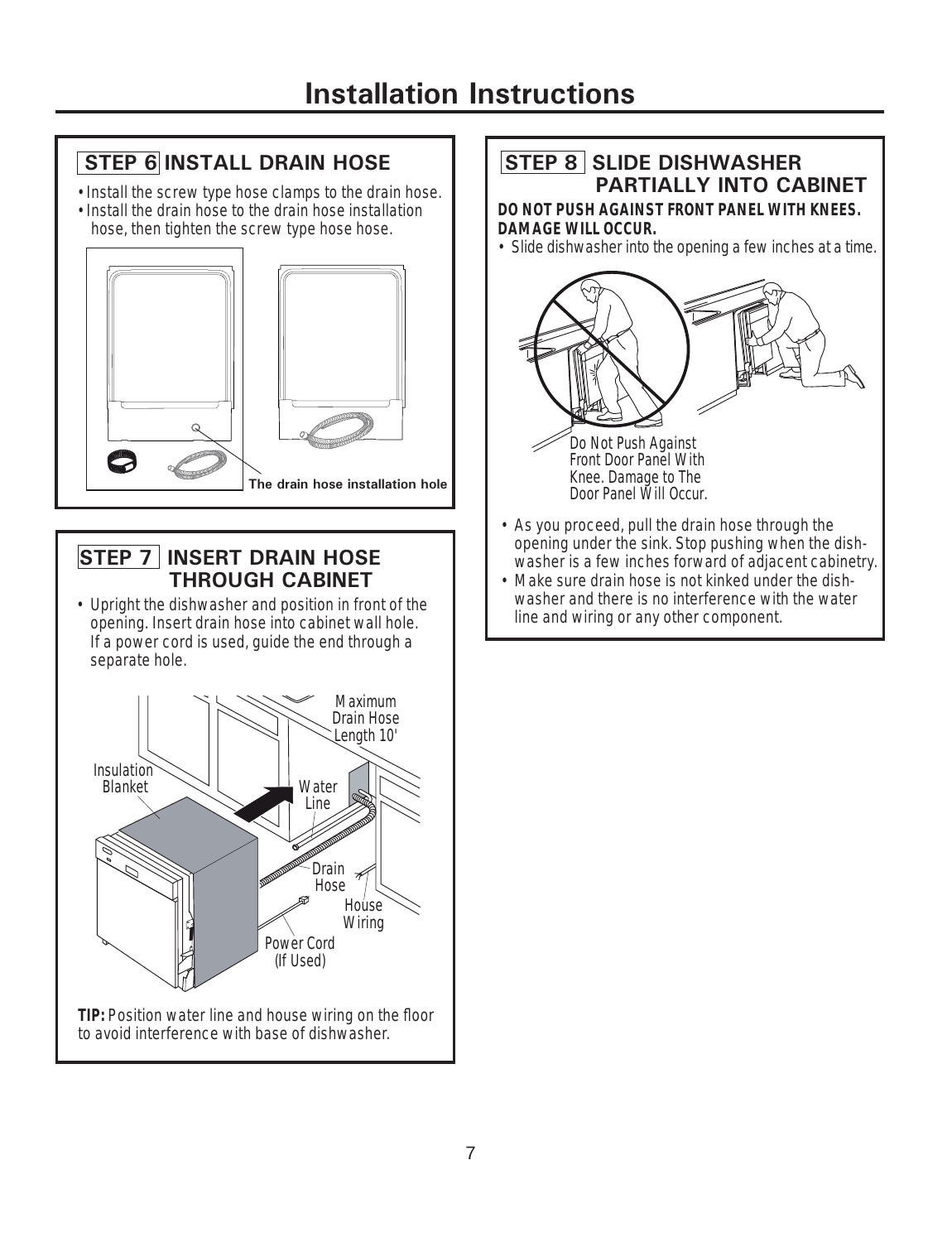### **STEP 9 POSITION DISHWASHER UNDER COUNTERTOP**

• Check to be sure that wires are secure under the dishwasher and not pinched or in contact with door springs or other dishwasher components.

**TIP:** Check tub insulation blanket, if equipped. It should be positioned so it is not bunched up or interfering with door springs. Check by opening and closing the door.

• Push dishwasher into cabinet. The front corners of the dishwasher door should be flush with cabinet doors. Be careful not to dent font panel with knees or damage countertop or cabinets with dishwasher parts.



# **STEP 10 LEVEL DISHWASHER IMPORTANT –** Dishwasher must

be level for proper dish rack operation and wash performance.

• Place level on door and rack track inside the tub as shown to check that the dishwasher is<br>level



• Level the dishwasher by adjusting the four leveling legs individually.



**TIP:** Pull lower rack out, about halfway. Check to be sure the rack does not roll forward or back into dishwasher. If the rack rolls in either direction, the dishwasher must be leveled again.

• If door hits the tub, the dishwasher is not installed correctly. Adjust leveling legs to align door to tub.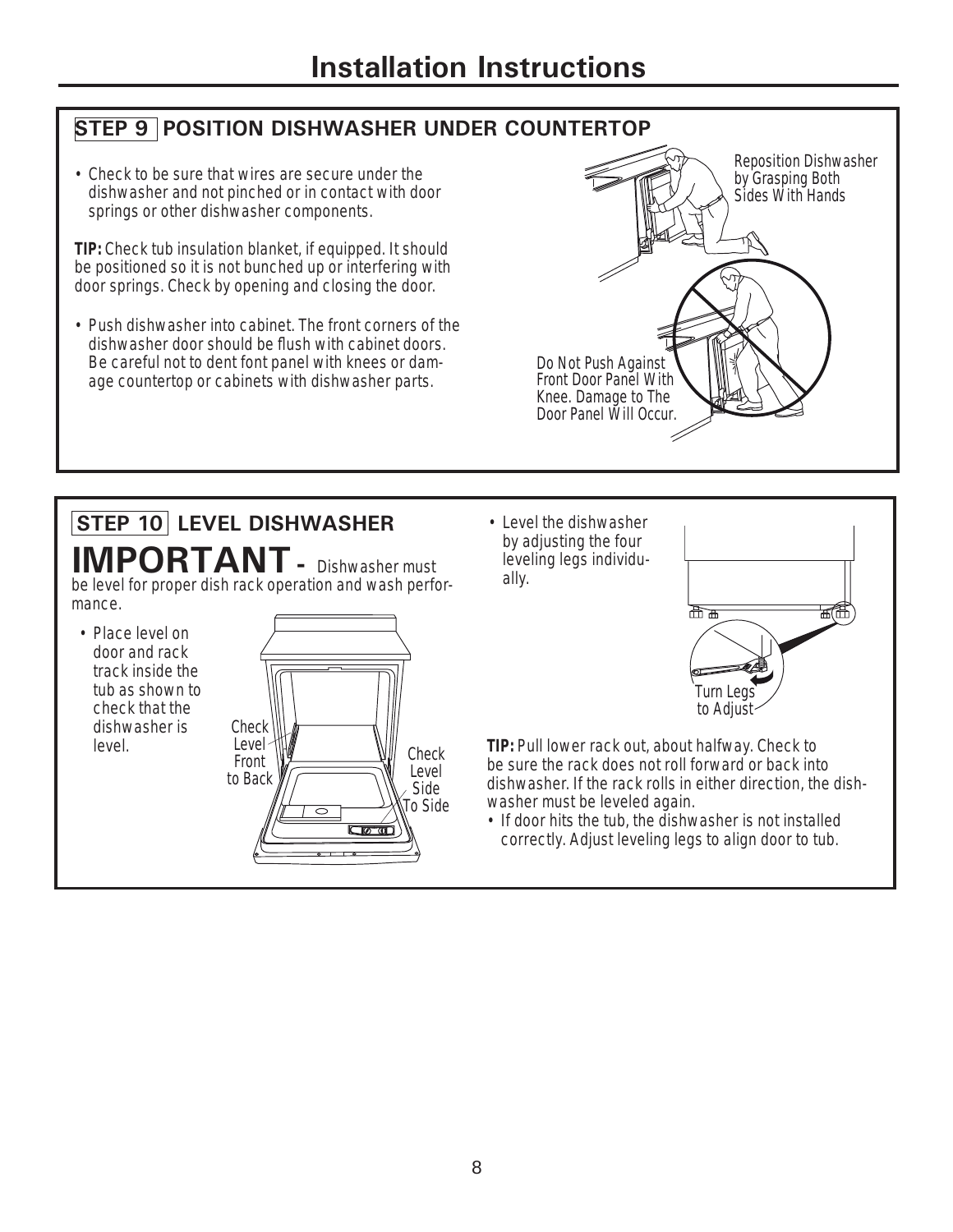### **STEP 11 SECURE DISHWASHER TO CABINET**

Depending on the depth of cabinet,the Top Mount Clip have a break off point that can be removed if necessary. **Method 1: To install using Top Mount Cabinet Clips.**

NOTE: Install Top Mount Clips before unit is installed into the cabinet. Insert the installation brackets to the front top slots of the dishwasher (See image below)





The dishwasher must be secured to the countertop. Position the dishwasher so that the tub flange aligns with the front face of the cabinet frame.

**IMPORTANT:** Check to be sure the dishwasher is centered in the opening and there is no interference with adjacent cabinets when opening or closing the door.



 Fasten the dishwasher to the underside of the countertop with the 2 Phillips screws provided. Depending on space allowed in cabinet the Side Mounting Clips can be installed with the holes for the screw up (preferred method) or as shown in the illustrations below.<br>NOTE: Install Side Mount Brackets before unit is installed into **Method 2: To install the Side Mounting Clips.**

the cabinet. Insert the installation brackets to the side slot of the dishwasher. (See image below)



Open the door remove the tub cap on both sides of the tub. Install screw through the dishwasher side hole to the wall of cabinet. Reinstall tub cap.



# **IMPORTANT –** Drive screws straight and flush. Protruding screw heads will

scratch the top of the control panel and can interfere with door closing.

## **STEP 12 CONNECT WATER SUPPLY**

Connect water supply line to 90° elbow.

- Slide compression nut, then ferrule over end of water line.
- Insert water line into 90° elbow.
- Slide ferrule against elbow and secure with compression nut.



**IMPORTANT –** Check to be sure that door spring does not rub or contact the fill hose or water supply line. Test by opening and closing the door. Re-route the lines if a rubbing noise or interference occurs.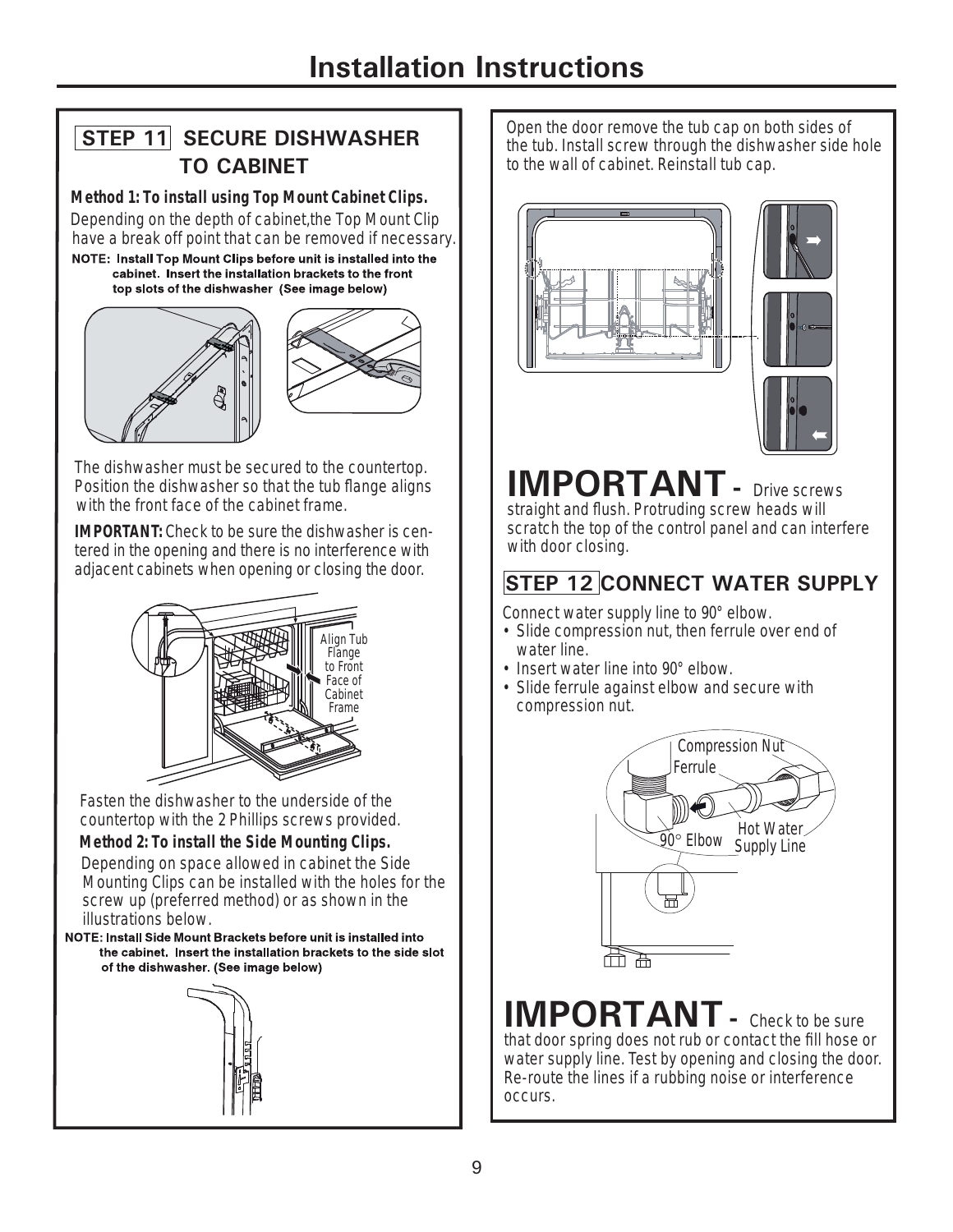## **STEP 13 CONNECT DRAIN LINE**

#### **FOLLOW ALL LOCAL CODES AND ORDINANCES.**

The drain hose molded end will fit 5/8", 3/4" or 1" diameter connections on the air gap, waste tee or disposer. Cut on the marked line as required for your installation.



• If a longer drain hose is required, add up to 42" of length for a total of 10 ft. to the factory installed hose. Use 5/8" or 7/8" inside diameter hose and a coupler to connect the two hose ends. Secure the connection with hose clamps.



• Secure the drain hose to the air gap, waste tee or disposer with clamps.

**NOTE:** TOTAL DRAIN HOSE LENGTH MUST NOT EXCEED 10 FEET FOR PROPER DRAIN OPERATION.

#### **DRAIN LINE INSTALLATION**

• Connect drain line to air gap, waste tee or disposer using either previously determined method.

**Method 1 – Air gap with waste tee or disposer**





Waste Tee Installation

Disposer Installation

#### **Method 2 – High drain loop with waste tee or disposer**



Fasten to underside of countertop 32' 18" Min. Min.

Waste Tee Installation

Disposer Installation





**–** When connecting drain line to disposer, check to be sure that drain plug has been removed. DISHWASHER WILL NOT DRAIN IF PLUG IS LEFT IN PLACE.

**TIP:** Avoid unnecessary service call charges. Always be sure disposer drain plug has been removed before attaching dishwasher drain hose to the disposer.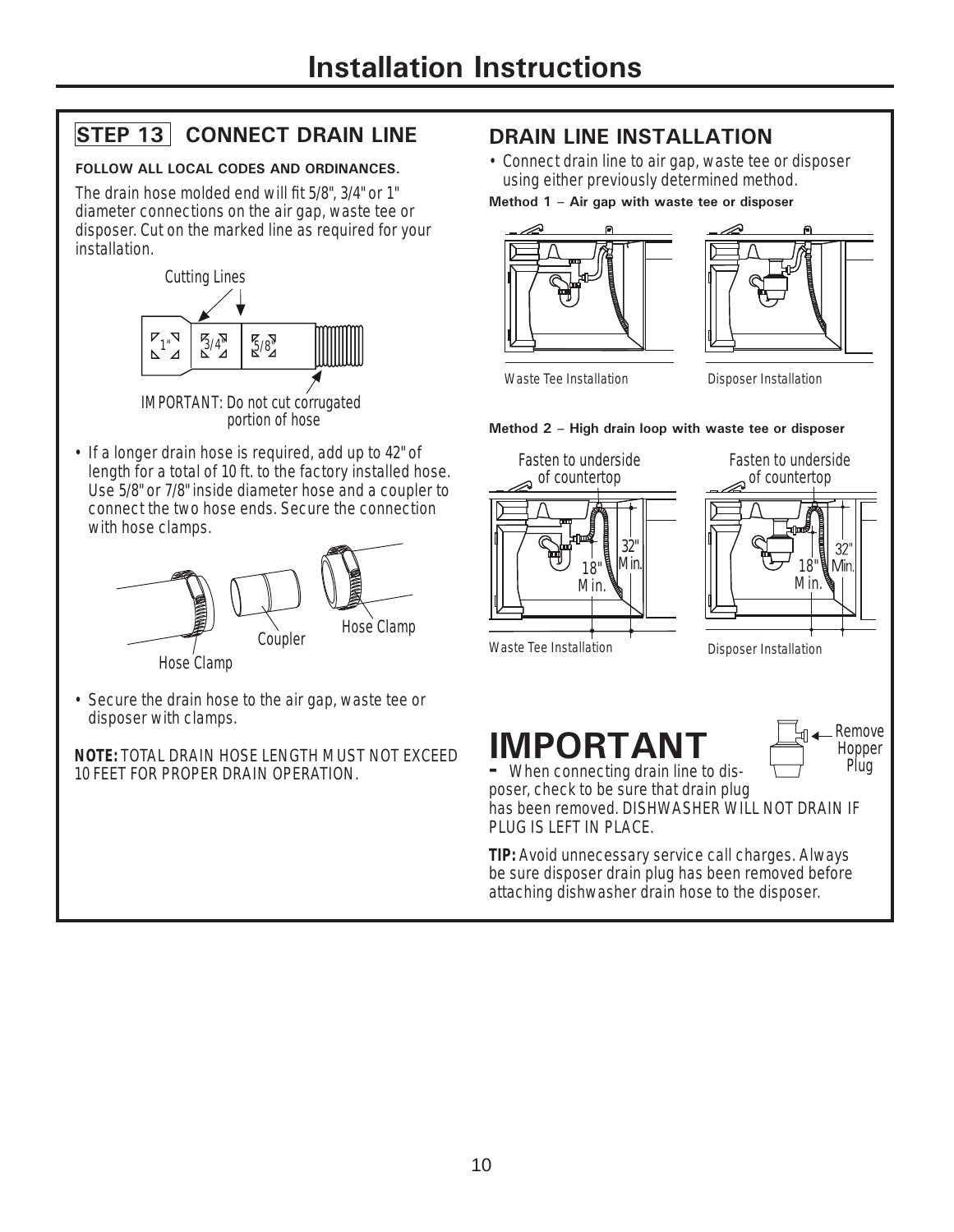#### **STEP 14 CONNECT POWER SUPPLY**

#### **Skip this step if equipped with power cord. Verify that power is turned off at the source.**

- Remove junction box cover "A".
- Locate the three dishwasher wires, (white, black and green) with stripped ends. Insert dishwasher wires through the small hole in the junction box "B".
- Secure house wiring to the bottom of the junction box with a strain relief "C".
- Use wire nuts to connect incoming ground to green, white to white and black to black "D".
- Replace junction box cover "E". Check to be sure that wires are not pinched under the cover.



**E.** Replace Junction Box Cover



# **WARNING**

If house wiring is not 2-wire with ground, a ground must be provided by the installer. When house wiring is aluminum, be sure to use cUL/UL Listed anti-oxidant compound and aluminumto-copper connectors

#### **STEP 15 PRE-TEST CHECKLIST**

**Review this list after installing your dishwasher to avoid charges for a service call that is not covered by your warranty.**

- Check to be sure power is OFF.
- \* Open door and remove all foam and paper packaging.
- Locate the Owner's Manual in the literature package.
- \* Read the Owner's Manual for operating instructions.
- -Check door opening and closing. If door does not open and close freely or tends to fall, check spring adjustments. See Step 1.
- \* Check to be sure that wiring is secure under the dishwasher, not pinched or in contact with door springs or other components. See Step 9.
- Check door alignment with tub. If door hits tub, level dishwasher. See Step 10.
- Pull lower rack out, about half way. Check to be sure it does not roll back or forward on the door. If the rack moves, adjust leveling legs. See Step 10.
- -Check door alignment with cabinet. If door hits cabinet, reposition or relevel dishwasher. See Step 10.
- Verify water supply and drain lines are not kinked or in contact with other components. Contact with motor or dishwasher frame could cause noise. See Step 8.
- $*$  **Turn on the sink hot water faucet and verify water** temperature. Incoming water temperature must be between 120°F and 150°F. A minimum of 120°F temperature is required for best wash performance. See "Prepare Hot Water Line," page 5.
- Add 2 litres of water to the bottom of the dishwasher to lubricate the pump seal.
- Turn on water supply. Check for leaks. Tighten connections if needed.
- \* Remove protective film if present from the control panel and door.